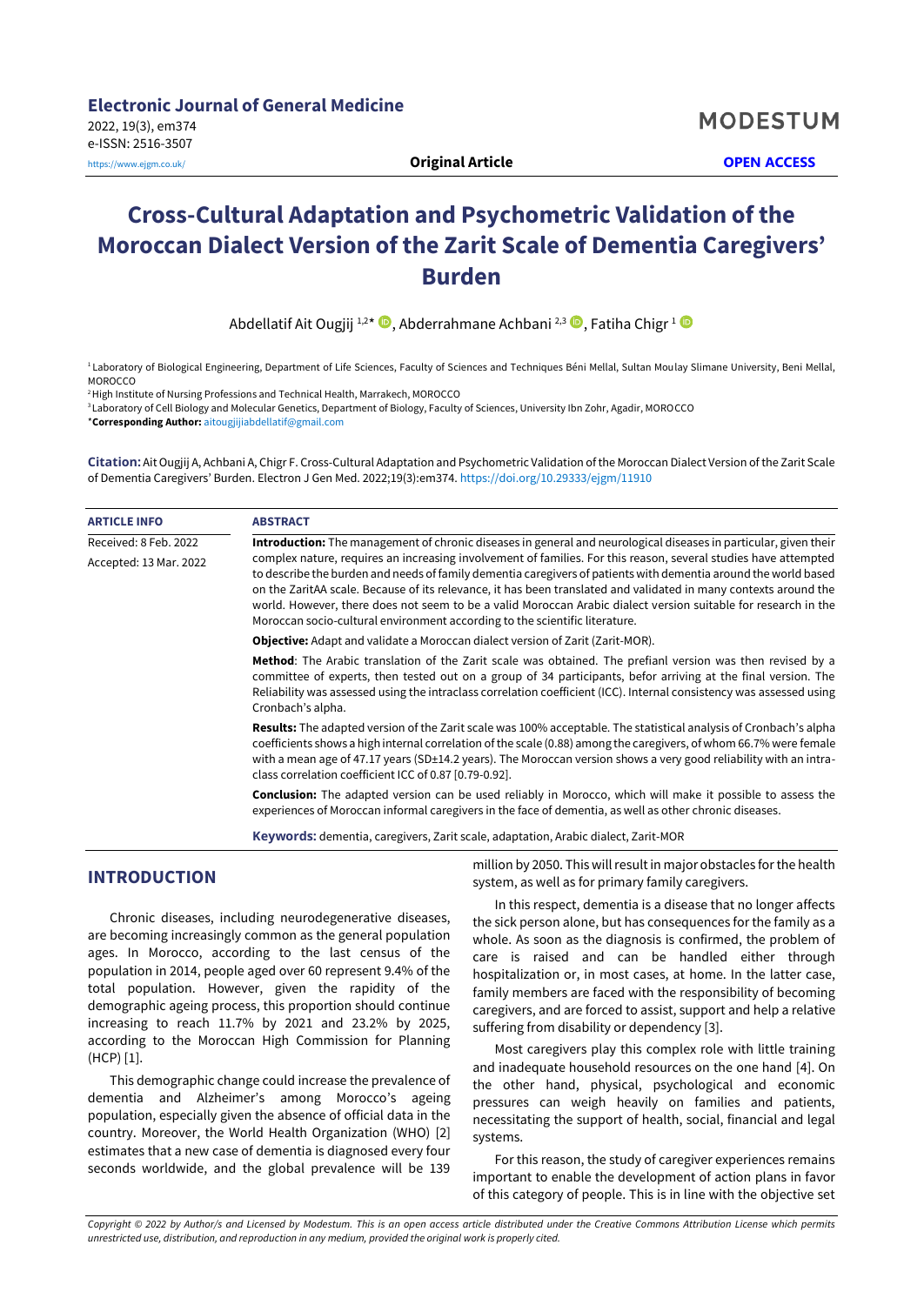| Table 1. Interpretation of the Zarit [7] scale |  |  |  |
|------------------------------------------------|--|--|--|
|------------------------------------------------|--|--|--|

| <b>Score</b>       | ≤20         | $21 - 40$   | 41-60     | >60             |
|--------------------|-------------|-------------|-----------|-----------------|
| lnter <sup>,</sup> | uudu<br>___ | ' ight load | loao<br>1 | load<br>م رهبره |
|                    |             |             |           |                 |

#### **Table 2.** Translation teams

| <b>Team 1: T1</b>                                                   | <b>Team 2: T2</b>                                                      |
|---------------------------------------------------------------------|------------------------------------------------------------------------|
| - Neuroscience professor; High Institute of Nursing Professions and | - Instructor and doctoral student in neuroscience, epidemiologist, and |
| Technical Health, Marrakech, Morocco                                | head of the epidemiology unit of the regional health department of     |
| - A caregiver from the city of Marrakech with a good command of the | Marrakech                                                              |
| French language                                                     | - High-school French teacher                                           |

by the WHO [5] in the Global Public Health Action Plan on Dementia 2017-2025 (supporting caregivers).

No studies investigating the burden experienced by primary caregivers with their relatives have been conducted in Morocco. It is for this reason that this study proposes to translate the Zarit scale in Moroccan Arabic dialect (Zarit-MOR) and evaluate its psychometric characteristics in the Moroccan population according to the methodology of adaptation and cross-cultural validation of a measurement tool, while respecting the latest recommendations in [6]. This adaptation process will allow and encourage researchers to study the burden experienced by Moroccan caregivers.

# **MATERIALS AND METHODS**

## **Definition of the Zarit Score**

The Zarit score is a score that consists of 22 items [7]. It was developed and validated by Zarit Burden in 1980 in English. This score essentially aims to measure the physical and psychological burden experienced by families caring for a relative with a chronic disease such as Alzheimer's, Parkinson's, multiple sclerosis, or diabetes. Other versions translated into other languages were created later on. The questionnaire's goal is to rank each item from 0 to 4 according to its importance; 0=never, 1=rarely, 2=sometimes, 3=quite often, and 4=almost always. The sum of the scores obtained for each of the 22 items will vary from 0 to 88 (**Table 1**).

#### **Location and Target Population**

This study included 34 primary caregivers from the city of Marrakech, which is the third most populous city in Morocco with over 13% of the population [8] of the country.

# **Procedure**

We follow a rigorous scientific process [6].

# *Direct translation*

**Recruitment of expert translators and clinicians in the field:** The choice of translators was based on their profiles and professional experience. All translators are fluent in French and Moroccan Arabic dialect. The original version of Zarit scale was translated by two Moroccan; one of whom is a health professional (**Table 2**). This allowed the detection of errors and divergent interpretations of certain ambiguous items in the original version during the initial translations. We recruited two teams in total.

**Analysis of the adaptation of the score components to the Moroccan culture:** A preliminary reading was carried out by the translators to understand the scale and grasp the meaning of each item. The committee unanimously agreed to

replace the word "parent" by "patient" to make it suitable for our study context.

**Preparation of initial translated draft versions:** Each translator prepared an Arabic dialect version deriving from the original French version that consists in 22 items. This step resulted in two versions, T1 and T2.

## *Synthesis and preliminary experimental version*

A remote meeting with the five translators made it possible to agree on a single validated initial version (T12) after a thorough elimination of the discrepancies between the different translations.

#### *Back-translation*

Based on the translated version (T12), two other translators were chosen to elaborate two new versions BT1 and BT2 (using back-translation) without having an idea of the content of the original French version and the properties sought of this study. From these two versions, and after a synthesis meeting, a common back translation version (BT12) was obtained. This version and the original version of the test were superimposable. Some minor differences were noted between the two, but these differences did not affect the meaning of the items because the terms used were synonymous.

# *Synthesis and validation of the draft version by a committee composed of two original translators and the back translator*

The overall synthesis during which the translated version and the back-translation were compared shows an optimal consistency, which proves the high validity of the Arabic dialect version of the scale.

# **Validation: Evaluation of the Psychometric Properties of the Zarit-MOR Version**

- a. Acceptability: The acceptability of the adapted Zarit score by caregivers of patients with dementia was tested by analyzing the percentage of refusals, missing data, complete tests, items that are difficult to understand, and willingness to take the test for the second time. It was measured at the first test run of the questionnaire.
- b. Reliability (psychometric tests)
	- − **Internal consistency:** Using SPSS 22 software, and after coding the responses of the 34 questionnaires, we measured Cronbach's alpha coefficients.
	- − **Reproducibility:** The ICC intra-class correlation coefficient for this score is 0.87 with confidence interval 95%.
- c. Internal construct validity (or factorial validity)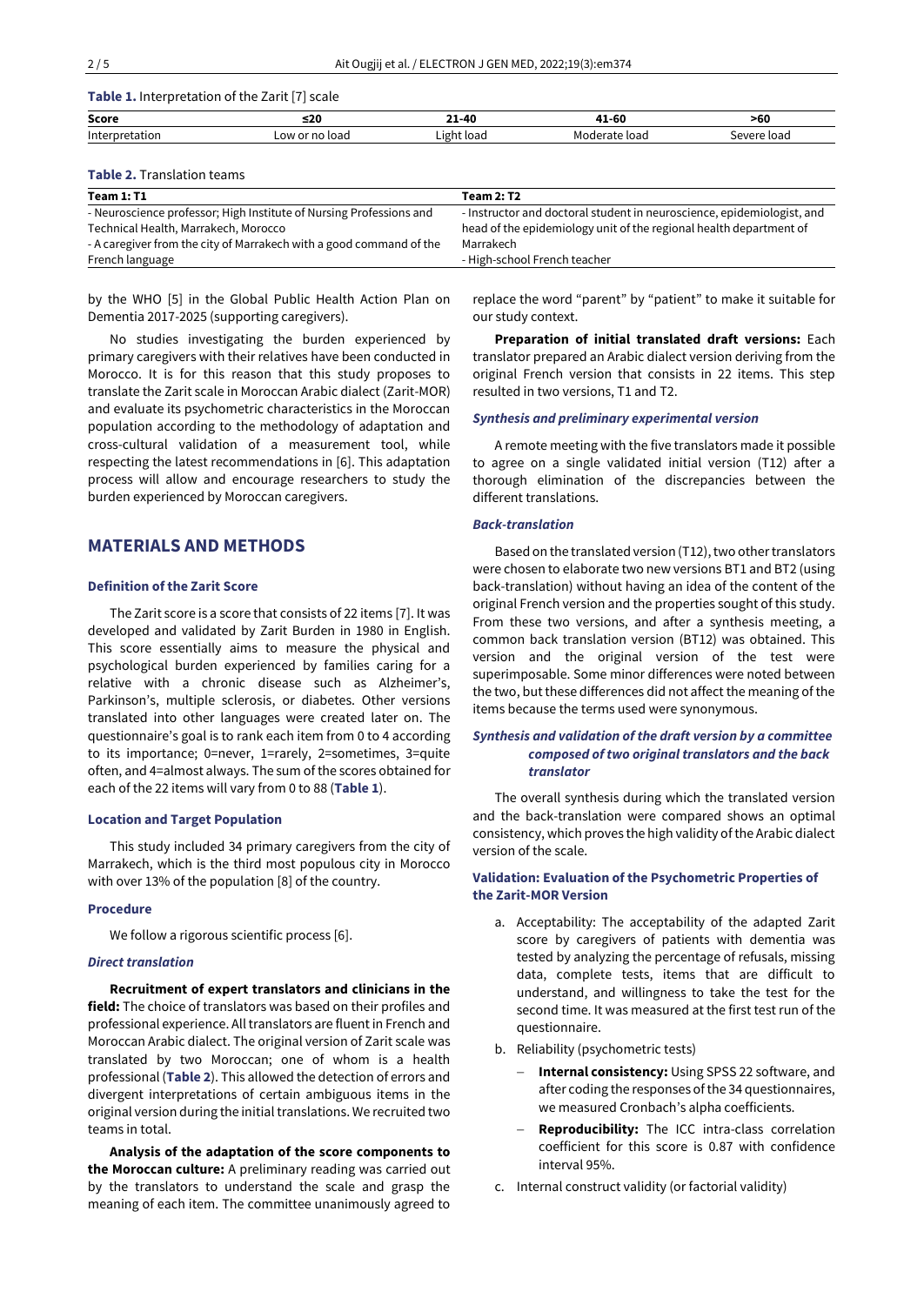## **Table 3.** Cronbach's alpha α test for internal validity of the scale

| Mean  |  |                           | .           | <b>CONTRACT</b> |
|-------|--|---------------------------|-------------|-----------------|
| 52.47 |  | 16.398<br>16 <sup>.</sup> | $\sim$<br>∸ | .887            |
|       |  |                           |             |                 |

#### **Table 4.** Intra-class correlation coefficient

|                        |      | Confidence interval 95% | F-test with actual value 0 |       |      |      |      |
|------------------------|------|-------------------------|----------------------------|-------|------|------|------|
| Interclass correlation |      | Lower terminal          | Upper terminal             | Value | ddl1 | ddl2 | Sıg. |
| Single measures        | .235 | .150                    | .373                       | 8.875 | 29   | 609  | 000. |
| Medium mesures         |      | .795                    | .929                       | 8.875 | 29   | 609  | 000. |

## **Testing Using the Correlation Matrix and Principal Component Analysis**

It was tested using the correlation matrix and principal component analysis. The former (the correlation matrix) represents the correlation between the different domains of the test, so that domains measuring equivalent or similar dimensions produce strong correlations.

A value >0.60 is indicative of a high correlation, while a low correlation is represented by values <0.30. Values between 0.30 and 0.60 indicate a moderate correlation. The aim of principal component analysis is to reduce the set of items while preserving as much of the information they contain as possible.

The reduction is done in a limited number of dimensions called principal components. In statistics, the strength of the different components is evaluated by the percentage of variance they represent.

## **Ethics**

The present study aims to translate the Zarit scale from French into Moroccan Arabic dialect after securing the consent of the French team of Piette [9] that published the French version of the scale in the journal of kinesitherapy N° 158 in 2015.

In addition, the present study obtained the agreement of the Bioethics Advisory Commission of the Faculty of Sciences of Agadir (No: FCR-CS-09/2021-0001).

The 34 volunteer caregivers were chosen after carefully explaining to them the process and the interest of the study.

# **RESULTS**

#### **Characteristics of the Population**

The results show that the average age of the caregivers is 47.13 years (standard deviation is 14.2 years) with a M/F ratio of two. Also, we noted that 47.06% of the caregivers have a professional activity and almost 41.18% are unemployed. Regarding the level of education of the caregivers, the data shows that primary education is the most common among them with 35.30% of the total sample, followed by illiterate caregivers with a percentage of 23.53%, secondary education with 23.50% and higher education with 17.67% of cases. As for marital status, 63.3% are married against 23.3% who are single, 10% who are divorced and 3.3% who are widowed. All the caregivers are people close to the patient, especially spouses, who account for 58.82%, 34% are their children and 8% are their brothers or sisters. In addition, one third of the caregivers stated that they had children themselves.

#### **Initial Dialectal Version**

The synthesis of the two translations T1 and T2 was conducted by the two teams and resulted in a general consensus on the content of the translated versions. Some concepts were discussed before all the translators agreed on a common version, such as the concept "innervated" in item N°5 as well as the concept "tense" in item N°9, and the concept in item N° 17 "lost". In sum, the development of this version was done through reaching unanimity.

The analysis of the French version after back-translation shows a great conformity with the initial version. This proves the rigor and the solid approach to translation adopted by the researchers. This is why our team has adopted the preliminary dialectal version.

#### **Final Version and Tests**

Final version of the tests is psychometric properties of the Moroccan version.

#### **Acceptability**

The response rate was 100% of the participants.

## **Reliability**

#### *Internal consistency*

Cronbach's alpha coefficients aim to measure the internal consistency of the scale, based on the average correlations between the variables (or items) contained in the scale.

**Table 3** shows that the mean burden score is 52.47, which reflects a moderate to severe burden among caregivers. Cronbach's alpha coefficientis equal to 0.887 (greater than 0.6), which confirms a good internal reliability of the translated scale.

#### *Reproducibility or test-retest*

**Table 4** shows an average ICC with excellent repeatability of 0.871.

## *Internal construct validity*

The main objective of this step is to group the 22 items into each of the seven resulting principal components of the PCA. According to **Table 5**, which represents the components' matrix after rotation, each item shows a different affinity to one of the seven components. Thus, we obtain the following grouping of items:

**Component 1:** Psychicological and emotional (items 9, 10, 14, 18, & 21).

**Component 2:** Time management (items 1, 2, 3, & 8). **Component 3:** Social and personal life (items 11 & 12). **Component 4:** Behavioral (items 4, 6, 16, & 17).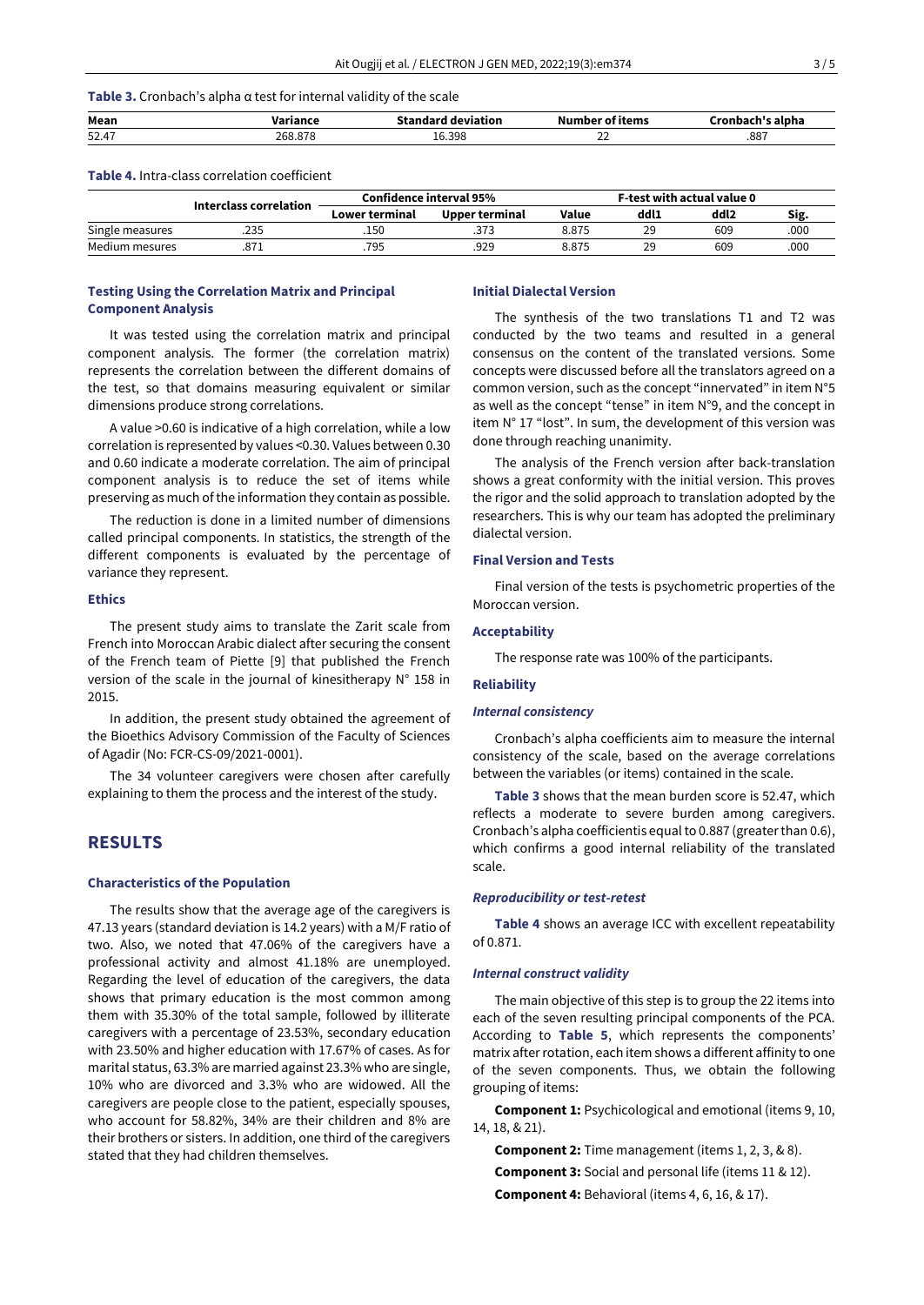| $\mathbf{1}$ | $\overline{\mathbf{2}}$ |      |      |      | Component |      |  |  |  |  |  |  |
|--------------|-------------------------|------|------|------|-----------|------|--|--|--|--|--|--|
|              |                         | 3    | 4    | 5    | 6         | 7    |  |  |  |  |  |  |
| .751         |                         |      |      |      |           |      |  |  |  |  |  |  |
| .688         |                         |      |      |      |           |      |  |  |  |  |  |  |
| .680         |                         |      |      |      |           |      |  |  |  |  |  |  |
| .493         |                         |      |      |      |           |      |  |  |  |  |  |  |
| .437         |                         |      |      |      |           |      |  |  |  |  |  |  |
|              | .809                    |      |      |      |           |      |  |  |  |  |  |  |
|              | .779                    |      |      |      |           |      |  |  |  |  |  |  |
|              | .568                    |      |      |      |           |      |  |  |  |  |  |  |
|              | .547                    |      |      |      |           |      |  |  |  |  |  |  |
|              |                         | .924 |      |      |           |      |  |  |  |  |  |  |
|              |                         | .905 |      |      |           |      |  |  |  |  |  |  |
|              |                         |      | .833 |      |           |      |  |  |  |  |  |  |
|              |                         |      | .650 |      |           |      |  |  |  |  |  |  |
|              |                         |      | .638 |      |           |      |  |  |  |  |  |  |
|              |                         |      | .528 |      |           |      |  |  |  |  |  |  |
|              |                         |      |      | .893 |           |      |  |  |  |  |  |  |
|              |                         |      |      | .535 |           |      |  |  |  |  |  |  |
|              |                         |      |      | .480 |           |      |  |  |  |  |  |  |
|              |                         |      |      | .429 |           |      |  |  |  |  |  |  |
|              |                         |      |      |      | .895      |      |  |  |  |  |  |  |
|              |                         |      |      |      | .516      |      |  |  |  |  |  |  |
|              |                         |      |      |      |           | .903 |  |  |  |  |  |  |
|              |                         |      |      |      |           |      |  |  |  |  |  |  |

**Table 5.** The component matrix after rotation

**Component 5:** Communicative (items 5, 7, 13, & 20).

**Component 6:** Financial (items 15 & 22).

**Component 7:** Perception of overall burden (item 19).

These results are similar to those of the component diagram in space after rotation (**Figure 1**). **Figure 1** shows the seven components of the Zarit-MOR scale after rotation.

# **DISCUSSION**

To our knowledge, the present study is the first in Morocco that attempts to validate a Moroccan dialect version of the Zarit score, which will allow for an objective assessment of the burden of caregivers of dementia and of other chronic diseases as well. This burden appears to be relatively high according to the Zarit-MOR score obtained through our data collection. In addition, statistical tests show high internal reliability with high Cronbach's alpha (0.887) and intra-class correlation (0.871) values. Thus, a good validity after factor analysis.

Other studies have validated Arabic versions of informal caregivers of other chronic diseases in other contexts. According to [10], an Arabic version aimed for caregivers of patients in the oncology department, reliability results show an alpha coefficient of 0.77 in a sample of 96 caregivers with an average age of 38 years [10]. The alpha coefficient of this study was low because the investigation was conducted in a single medical center in a single geographical area and with caregivers of patients with a different disease. Similarly, in [11], a Bengali version realized with 100 caregivers of patients with dementia. This study found an alpha and ICC coefficient of 0.8 respectively. This difference may be due to the relatively larger sample size compared to our study.

The Zarit-MOR factor analysis extracted seven principal components with an eigenvalue ≥1, which explain 77.838% of the total variance. These results are close to the Bengali version of Zarit scale indicating that six components with an eigenvalue ≥1 represent 69% of the total variance [11].



**Figure 1.** Component diagram in space after rotation

However, the Turkish study [12] reported the existence of a single factor explaining 55.05% of the variance. This discrepancy may be due to the reduction of the Zarit-TR score items to 18 instead of 22.

The results of this study show the predominance of the female gender voluntarily engaging in human care activities. This is consistent with the results of other studies [7].

As for the other results, we note that the relatively young age of the caregivers, the presence of children to be cared for as well as a professional activity outside the home could have a negative impact on the quality of care provided to patients and also on the health status of the caregivers. Similarly, low levels of education could make it difficult for caregivers to understand how to care for their relatives properly. We have done innovative work that has never been performed before in Morocco and we have demonstrated in this study the strong psychometric properties of the Moroccan version of the Zarit. With to this study, we are able to add Morocco to the list of countries where the cross-cultural adaptation and validation of the Zarit has been conducted.

# **CONCLUSION**

Our study contributes to the improvement of the assessment of the burden of informal caregivers of Moroccan dementia patients, while allowing the care team that will limit the development of this burden that will certainly affect the quality of life of these patients. The present study, despite the small number of participants, showed a strong internal consistency of the Zarit-MOR scale. However, a study with a larger sample size would allow a better depiction of caregivers' burden in the Marrakech region and in Morocco. However, this study has some limitations such as the small sample size.

**Author contributions:** All authors have sufficiently contributed to the study, and agreed with the results and conclusions.

**Funding:** No funding source is reported for this study.

**Declaration of interest:** No conflict of interest is declared by authors.